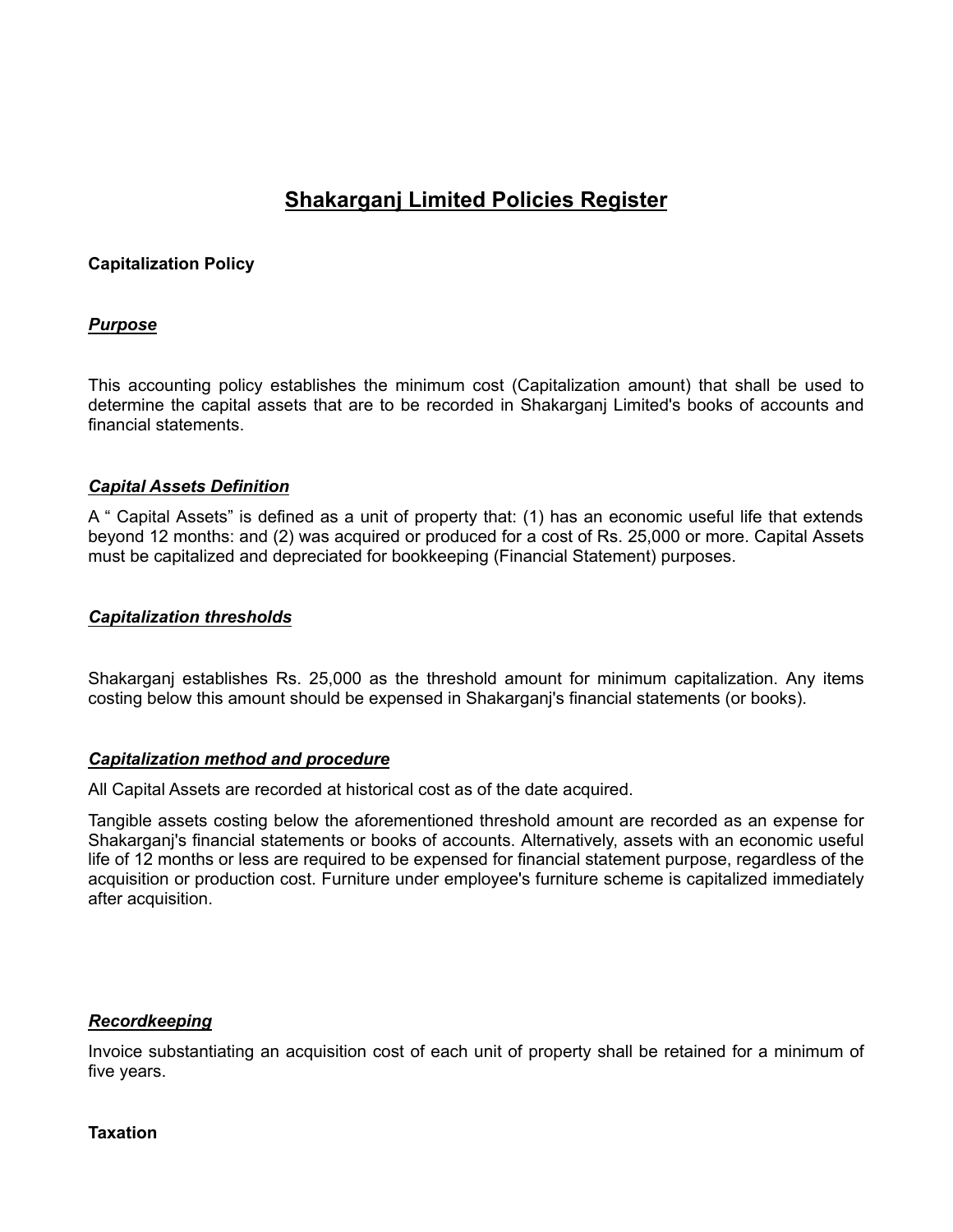# *Current*

Provision of current tax is based on the taxable income for the year determined in accordance with the prevailing law for taxation of income. The charge for current tax is calculated using prevailing tax rates or tax rates expected to apply to the profit for the year if enacted. The charge for current tax also includes adjustments, where considered necessary, to provision for tax made in previous years arising from assessments framed during the year for such years.

## **Deferred**

Deferred tax is accounted for using the balance sheet liability method in respect of all temporary differences arising from differences between the carrying amount of assets and liabilities in the financial statements and the corresponding tax bases used in the computation of the taxable profit. However, the deferred tax is not accounted for if it arises from initial recognition of an asset or liability in a transaction other than a business combination that at the time of transaction neither affects accounting nor taxable profit or loss. Deferred tax liabilities are generally recognized for all taxable temporary differences and deferred tax assets are recognized to the extent that it is probable that taxable profits will be available against which the deductible temporary differences, unused tax losses and tax credits can be utilized.

The carrying amount of all deferred tax assets is reviewed at each balance sheet date and reduced to the extent that it is no longer probable that sufficient taxable profits will be available to allow all or part of the deferred tax assets to be utilized.

Deferred tax is calculated at the rates that are expected to apply to the period when the differences reverse based on tax rates that have been enacted or substantively enacted at the balance sheet date. In this regard, the effects on deferred taxation of the proportion of income that is subject to final tax regime are also considered in accordance with the treatment prescribed by the Institute of Chartered Accountants of Pakistan. Deferred tax is charged or credited in the profit and loss account, except in the case of items credited or charged to other comprehensive income or equity in which case it is included in other comprehensive income or equity.

#### **Property, plant and equipment**

Property, plant and equipment except freehold land, buildings on freehold land and plant and machinery are stated at cost less accumulated depreciation and identified impairment loss. Freehold land is stated at revalued amount carried out by independent valuers by reference to its current market price less any identified impairment loss. Buildings and plant and machinery are stated at revalued amount carried out by independent valuers by reference to its current market price less accumulated depreciation and identified impairment loss. Any accumulated depreciation at the date of revaluation is eliminated against the gross carrying amount of the buildings and plant and machinery, and the net amount is restated to the revalued amount of the buildings and plant and machinery. Property, plant and equipment acquired under finance lease are capitalized at the lease's commencement at the lower of the present value of minimum lease payments under the lease arrangements and the fair value of the leased asset.

Increases in the carrying amount arising on revaluation of property, plant and equipment are credited to surplus on revaluation of property, plant and equipment. Decreases that offset previous increases of the same assets are charged against this surplus, all other decreases are charged to income. Each year the difference between depreciation based on the revalued carrying amount of the asset charged to the profit and loss, and depreciation based on the asset's original cost is transferred from 'surplus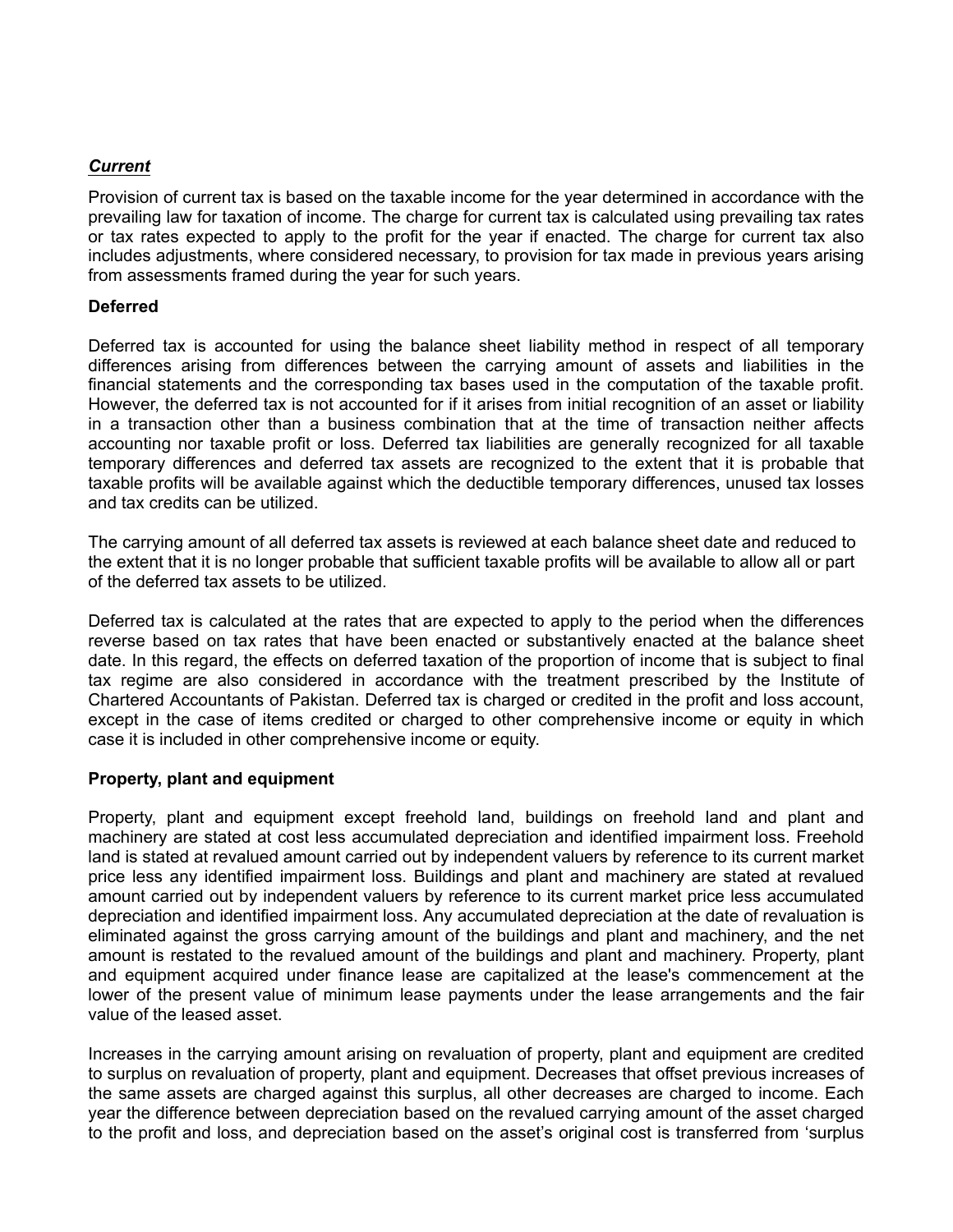on revaluation of property, plant and equipment' to 'equity'. All transfers to / from surplus on revaluation of property, plant and equipment are net of applicable deferred income tax.

Depreciation on all property, plant and equipment, except land is charged to profit on the reducing balance method so as to write off the cost of an asset over its estimated useful life at the annual rates after taking into account the impact of their residual values, if considered significant.

Depreciation on additions to property, plant and equipment is charged from the month in which the asset is acquired or capitalized, while no depreciation is charged for the month in which the asset is disposed off.

Subsequent costs are included in the asset's carrying amount or recognized as a separate asset, as appropriate, only when it is probable that future economic benefits associated with the item will flow to the Company and the cost of the item can be measured reliably. All other repair and maintenance costs are charged to income during the period in which they are incurred.

The gain or loss on disposal or retirement of an asset represented by the difference between the sale proceeds and the carrying amount of the asset is recognized as an income or expense.

Capital work-in-progress is stated at cost less identified impairment loss, if any. It consists of all expenditures and advances connected with specific assets incurred and made during installations and construction period. These are transferred to relevant property, plant and equipment as and when assets are available for use.

The Company assesses at each balance sheet date whether there is any indication that property, plant and equipment may be impaired. If such indication exists, the carrying amount of such assets are reviewed to assess whether they are recorded in excess of their recoverable amount. Where carrying values exceed the respective recoverable amount, assets are written down to their recoverable amounts and the resulting impairment is recognized in income currently. The recoverable amount is the higher of an asset's fair value less cost to sell and value in use. Where an impairment loss is recognized, the depreciation charge is adjusted in the future periods to allocate the asset's revised carrying amount over its estimated useful life.

#### **Intangible assets**

Intangible assets represent the cost of computer software and licenses acquired and are stated at cost less accumulated amortization and any identified impairment loss.

Amortization is charged to income on the straight line basis so as to write off the cost of an asset over its estimated useful life. Amortization on additions is charged from the month in which an asset is acquired or capitalized while no amortization is charged for the month in which the asset is disposed off. Amortization is being charged at annual rates.

The Company assesses at each balance sheet date whether there is any indication that intangible assets may be impaired. If such indication exists, the carrying amount of such assets are reviewed to assess whether they are recorded in excess of their recoverable amounts. Where carrying values exceed the respective recoverable amount, assets are written down to their recoverable amounts and the resulting impairment is recognized in income currently. The recoverable amount is the higher of an asset's fair value less cost to sell and value in use. Where an impairment loss is recognized, the amortization charge is adjusted in the future periods to allocate the asset's revised carrying amount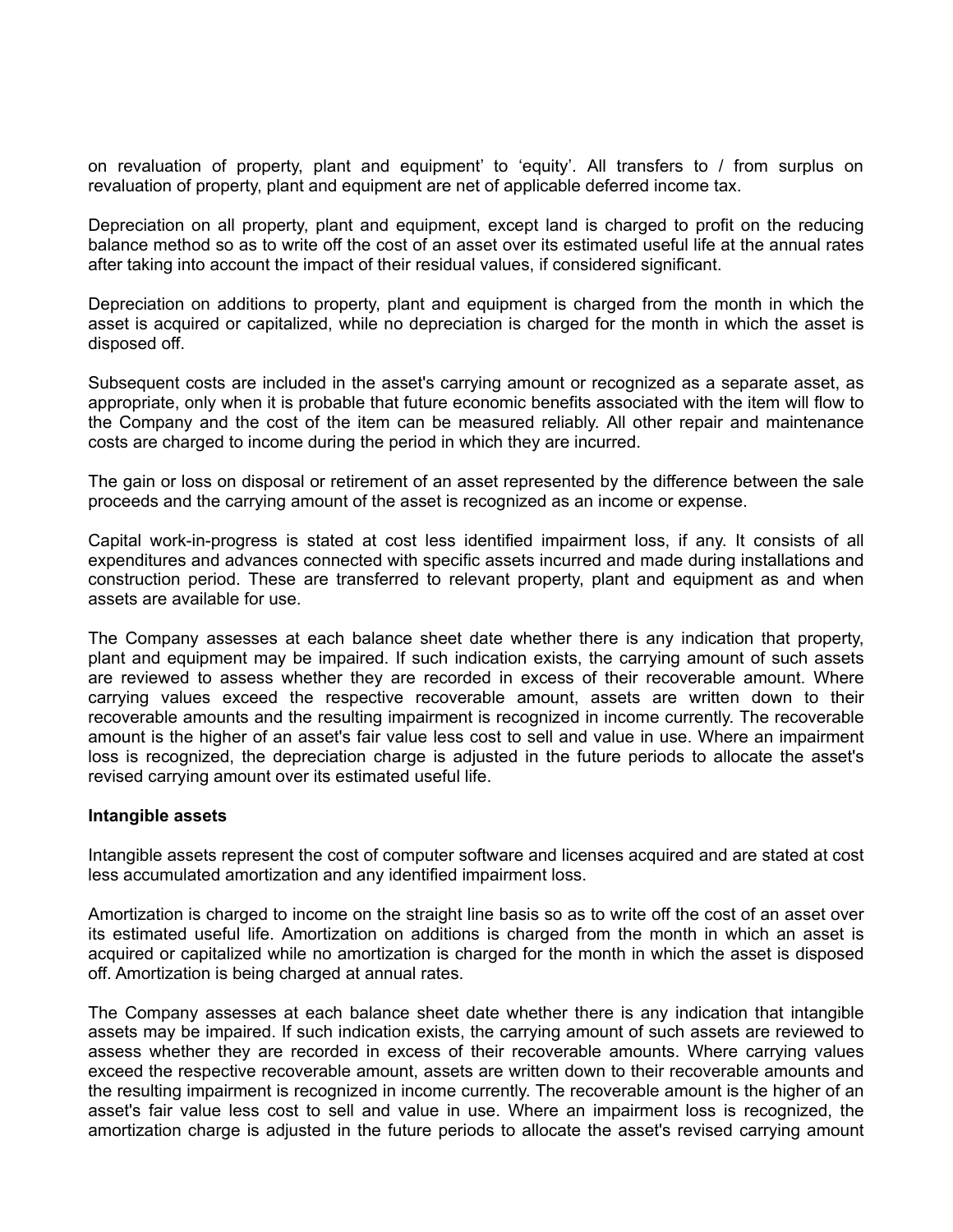over its estimated useful life.

#### **Biological assets**

Biological assets comprise of standing crops and livestock. These are stated at fair value less estimated point-of-sale costs, with any resultant gain or loss recognized in the profit and loss account. The fair value of standing crops is based on the support price fixed by the Government and other factors such as estimated crop yield and area under cultivation. The fair value of livestock is estimated on the basis of market prices of livestock of similar age, breed and genetic merit. Point-of-sale costs include all costs that are necessary to sell the assets, excluding costs necessary to get the assets to the market.

#### **Leases**

The Company is the lessee:

#### **Finance leases**

Leases where the Company has substantially all the risks and rewards of ownership are classified as finance leases. Assets subject to finance lease are initially recognized at lower of present value of minimum lease payments under the lease arrangements and the fair value of assets. Subsequently these assets are stated at cost less accumulated depreciation and any identified impairment loss.

Each lease payment is allocated between the liability and finance cost so as to achieve a constant rate on the balance outstanding. The interest element of the rental is charged to profit and loss account over the lease term.

The related rental obligations, net of finance cost, are included in liabilities against assets subject to finance lease. The liabilities are classified as current and non-current depending upon the timing of the payment.

#### **Operating leases**

Leases where a significant portion of the risks and rewards of ownership are retained by the lessor are classified as operating leases. Payments made under operating leases (net of any incentives received from the lessor) are charged to profit and loss account on a straight-line basis over the lease term.

#### **Investments**

#### *Held to maturity*

Investments with fixed maturity that the management has the intent and ability to hold to maturity are classified as held to maturity and are initially measured at cost and at subsequent reporting dates measured at amortized cost using the effective yield method.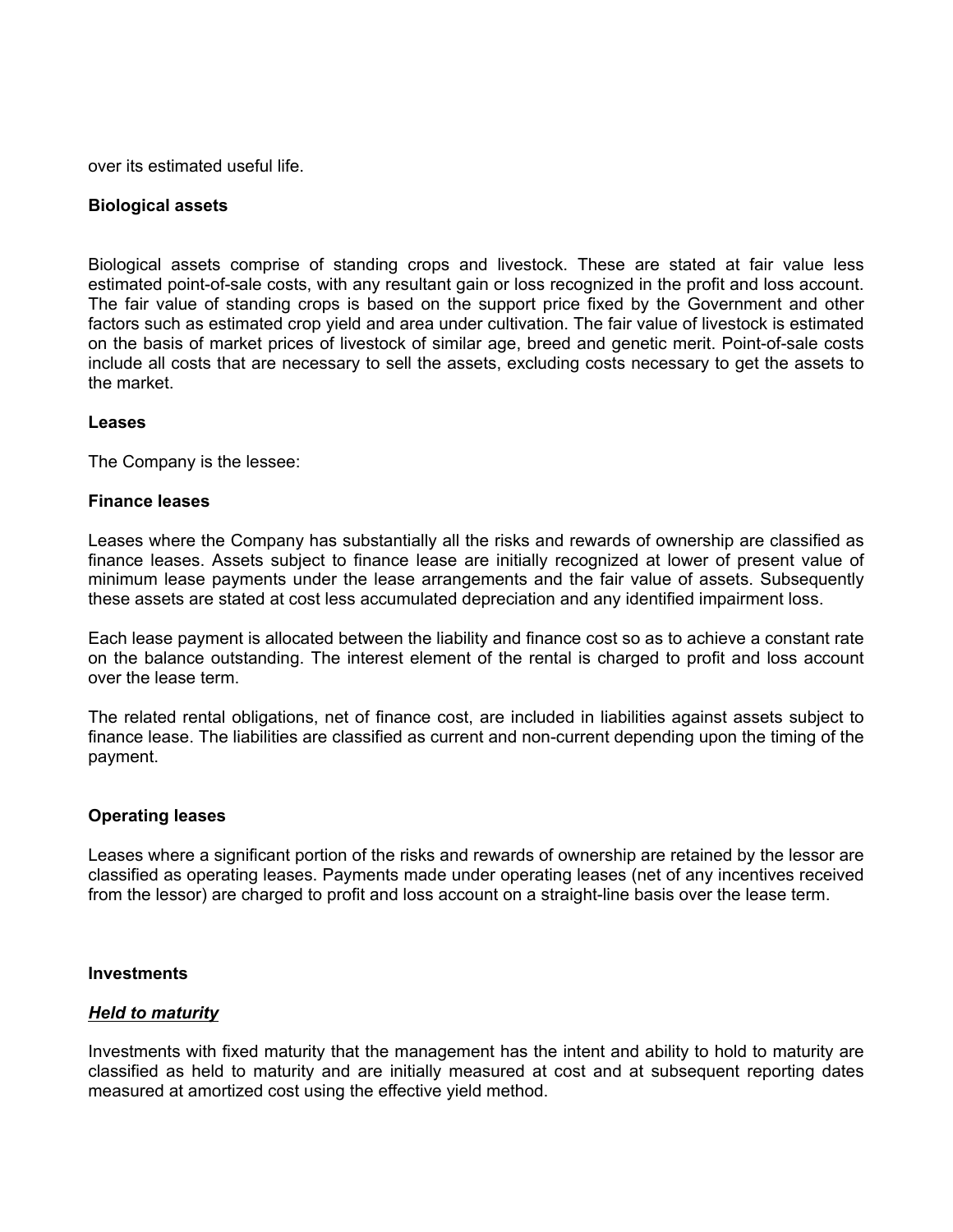## *Available for sale*

Investments, including investments in associated undertakings where the Company does not have significant influence, that are intended to be held for an indefinite period or may be sold in response to a need for liquidity, are classified as available for sale. Investments classified as available for sale are initially measured at cost, being the fair value of consideration given. At subsequent reporting dates, these investments are remeasured at fair value, unless fair value cannot be reliably measured. Unrealized gains and losses arising from changes in the fair value are included in comprehensive income in the period in which they arise and accumulated in fair value reserve. At the time of disposal, the accumulated surplus or deficit in the fair value reserve is re-classified to profit and loss account.

Investments intended to be held for less than twelve months from the balance sheet date or to be sold to raise operating capital, are included in current assets, all other investments are classified as noncurrent. Management determines the appropriate classification of its investments at the time of the purchase and re-evaluates such designation on a regular basis.

## *Held for trading*

Investments that are acquired principally for the purpose of generating a profit from short term fluctuations in price are classified as trading investments and included in current assets. These are initially measured at cost and at subsequent reporting dates, these investments are remeasured at fair value. Realized and unrealized gains and losses arising from changes in fair value are included in net profit or loss for the period in which they arise.

The fair value of publicly traded securities is based on market prices quoted on the stock exchange at the balance sheet date. The investments for which a quoted market price is not available, are measured at cost as it is not practical to apply any other valuation methodology.<br>All purchases and sales of investments are recognized on the trade date which is the date that the

Company commits to purchase or sell the investment. Transaction costs are charged to profit and loss.

At each balance sheet date, the Company reviews the carrying amounts of the investments to assess whether there is any indication that such investments have suffered an impairment loss. If any such indication exists, the recoverable amount is estimated in order to determine the extent of the impairment loss, if any. Impairment losses are recognized as expense. In respect of 'available for sale' financial assets, cumulative impairment loss less any impairment loss on that financial asset previously recognized in profit and loss account, is removed from equity and recognized in the profit and loss account. Impairment losses recognized in the profit and loss account on equity instruments are not reversed through the profit and loss account.

#### *Investments in associates*

Associates are the entities over which the Company has significant influence but not control, generally represented by a shareholding of between 20% and 50% of the voting right. Investments in associates are accounted for using the equity method of accounting. Under the equity method, the investment is initially recognized at cost, and the carrying amount is increased or decreased to recognize the company's share of the profit or loss of the associate after the date of acquisition. The company's investment in associates includes goodwill identified on acquisition.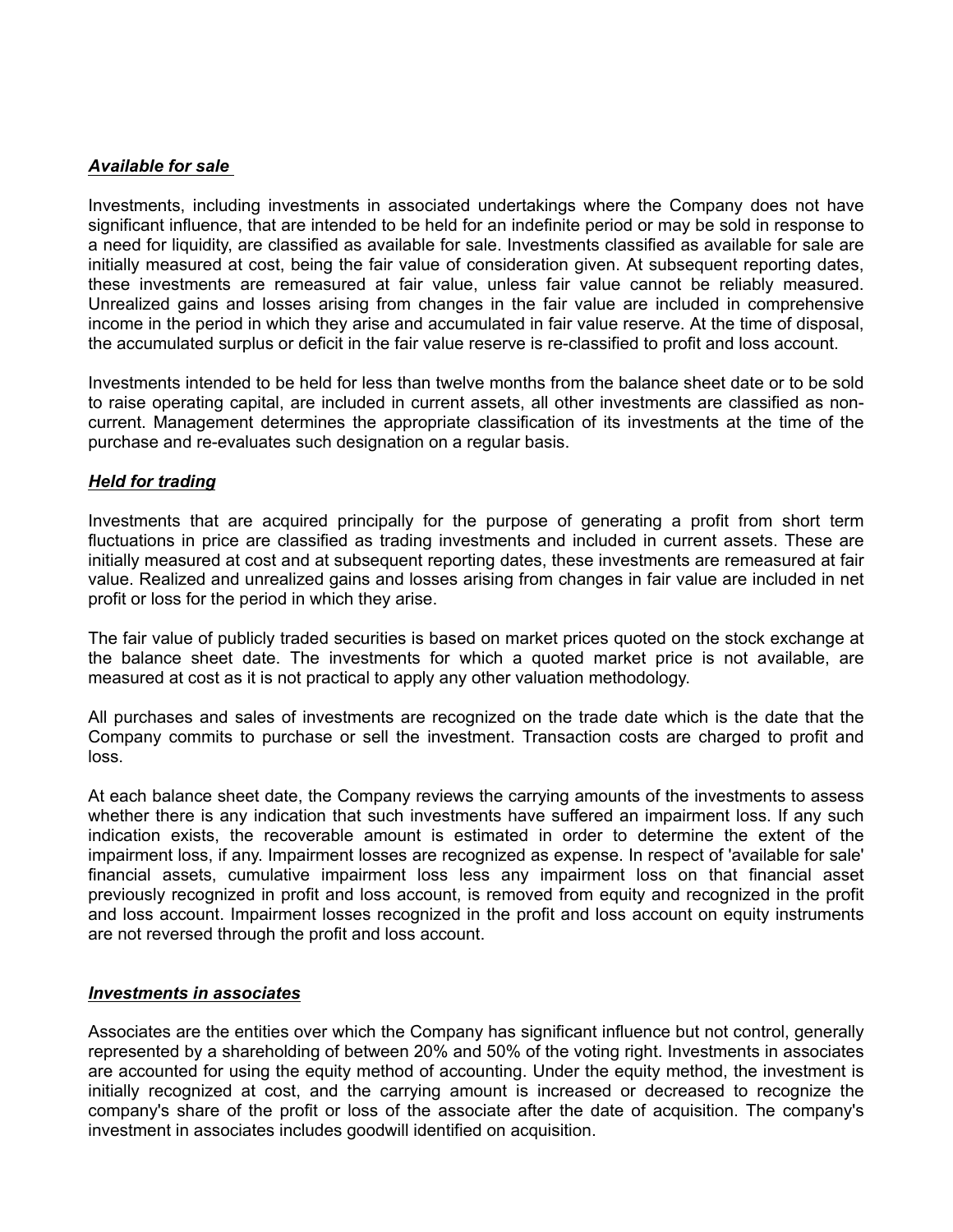If the ownership interest in an associate is reduced but significant influence is retained, only a proportionate share of the amounts previously recognized in other comprehensive income is reclassified to profit or loss where appropriate.

The Company's share of its associates post acquisition profits or losses is recognized in the profit and loss account and its share in post acquisition movements in the other comprehensive income is recognized in other comprehensive income with a corresponding adjustment to the carrying amount of the investment. When the Company's share of losses in associates equals or exceeds its interest in the associate including any other unsecured receivables, the Company does not recognize further losses, unless it has incurred legal or constructive obligations or made payments on behalf of the associates. Gain on transactions between the Company and its associates are eliminated to the extent of the Company's interest in the associate.

Associates, which the Company intends to dispose off within twelve months of the balance sheet date are not accounted for under the equity method and are shown under non-current assets held for sale at the lower of carrying and fair value.

Dilution gains and losses arising in investments in associates are recognized in the profit and loss account.

At each balance sheet date, the Company reviews the carrying amounts of its investments in associates to assess whether there is any indication that such investments have suffered an impairment loss. If any such indication exists, the recoverable amount is estimated using the discounted cash flow methodology, in order to determine the extent of the impairment loss, if any. Impairment losses are recognized as expense.

#### **Stores, spare parts and loose tools**

Usable stores, spare parts and loose tools are valued principally at moving average cost, while items considered obsolete are carried at nil value. Items in transit are valued at cost comprising invoice value plus other charges paid thereon up-to the balance sheet date. Provision is made in the financial statements for obsolete and slow moving stores and spares based on management's estimate as a result of changes in usage pattern and physical form.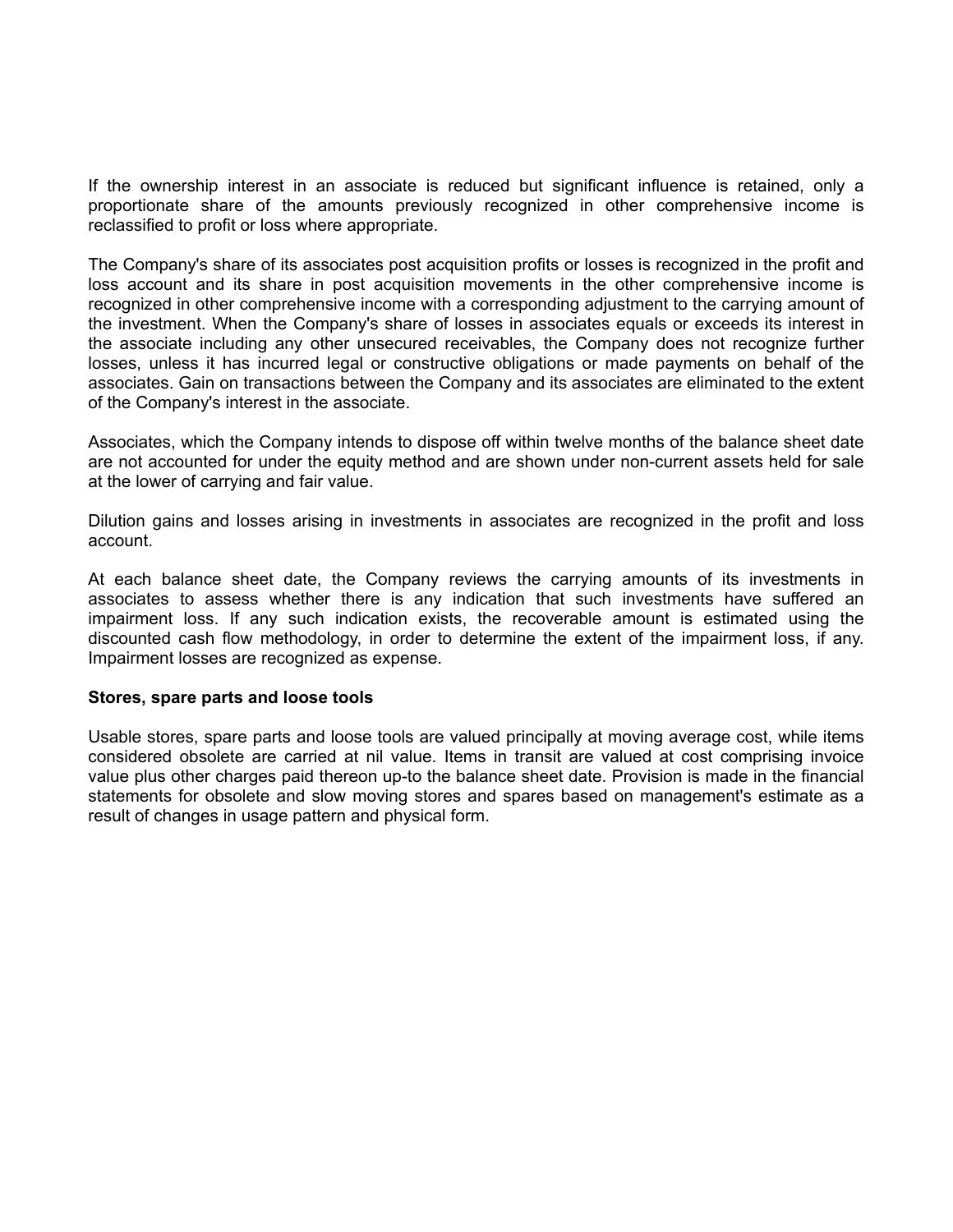#### **Stock-in-trade**

Stock of raw materials, work-in-process and finished goods, except for those in transit are valued principally at the lower of weighted average cost and net realizable value. Cost of work-in-process and finished goods comprises cost of direct materials, labour and appropriate manufacturing overheads. Cost of own produced molasses, a by product, is determined on the basis of monthly average cost of molasses purchased from third parties. Cost of stillage, a by product of the Effluent Treatment Plant, used in the generation of electricity by the Power division is valued at Nil as it does not have any market value.

Materials in transit are stated at cost comprising invoice values plus other charges paid thereon up to the balance sheet date.

Net realizable value signifies the estimated selling price in the ordinary course of business less estimated costs of completion and estimated costs necessary to be incurred in order to make a sale. Provision is made in the financial statements for obsolete and slow moving stock in trade based on management's estimate.

#### **Financial assets and liabilities**

Financial assets and financial liabilities are recognized at the time when the Company becomes a party to the contractual provisions of the instrument and de-recognized when the Company loses control of contractual rights that comprise the financial assets and in the case of financial liability when the obligation specified in the contract is discharged, cancelled or expired. Any gain or loss on derecognition of financial assets and financial liabilities is included in the profit and loss account for the year. All financial assets and liabilities are initially measured at cost, which is the fair value of consideration given and received respectively. These financial assets and liabilities are subsequently measured at fair value or cost as the case may be. The particular measurement methods adopted are disclosed in the individual policy statements associated with each item.

Financial assets include available for sale investments, trade debts, loans, advances, deposits and other receivables and cash and bank balances.

Financial liabilities include long term finances, short term borrowings, accrued finance cost and trade and other payables.

#### **Off-setting of financial assets and liabilities**

Financial assets and liabilities are offset and the net amount is reported in the financial statements only when there is a legally enforceable right to set off the recognized amount and the Company intends either to settle on a net basis or to realize the assets and to settle the liabilities simultaneously.

#### **Trade debts**

Trade debts and other receivables are recognized initially at invoice value, which approximates fair value, and subsequently measured at amortized cost using the effective interest method, less provision for impairment. A provision for impairment of trade debts and other receivables is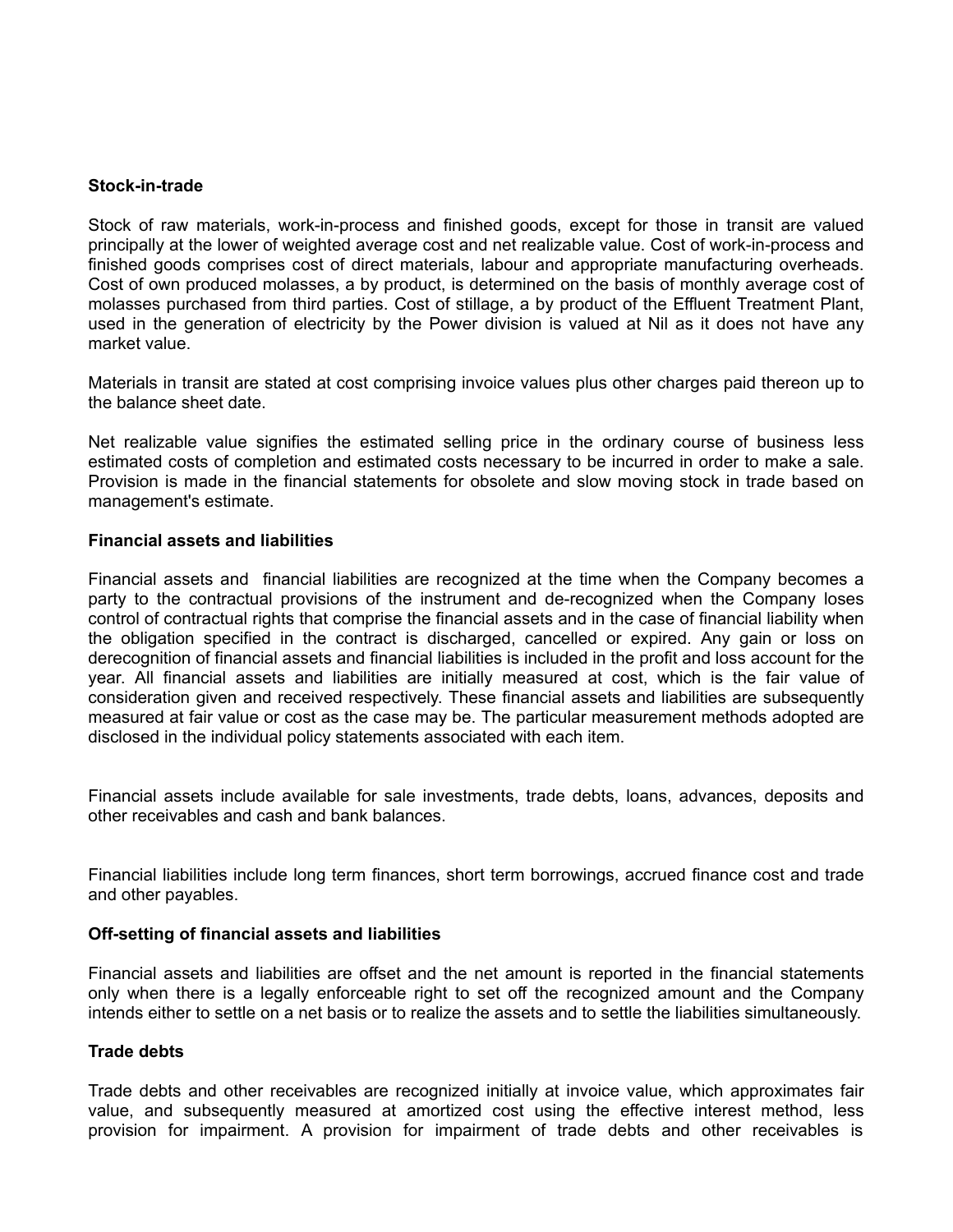established when there is an objective evidence that the Company will not be able to collect all the amount due according to the original terms of the receivable. Significant financial difficulties of the debtors, probability that the debtor will enter bankruptcy or financial reorganization, and default or delinquency in payments are considered as indicators that the trade debt is impaired. The provision is recognized in the profit and loss account. When a trade debt is uncollectible, it is written off against the provision. Subsequent recoveries of amounts previously written off are credited to the profit and loss account.

## **Cash and cash equivalents**

Cash and cash equivalents are carried in the balance sheet at cost. For the purpose of cash flow statement, cash and cash equivalents comprise cash in hand, demand deposits, other short term highly liquid investments that are readily convertible to known amounts of cash and which are subject to an insignificant risk of change in value.

## **Non-current assets held for sale**

Non-current assets are classified as assets held for sale and stated at the lower of carrying amount and fair value less costs to sell if their carrying value is to be recovered principally through a sale transaction within one year of the date of balance sheet rather than through continuing use.

## **Borrowings**

Borrowings are recorded at the proceeds received. In subsequent periods, borrowings are stated at amortized cost using the effective yield method. Preference shares, which are redeemable on a specific date at the option of the holder, are classified as liabilities. The dividend on these preference shares is recognized in the profit and loss account as finance cost. Preference shares are classified as equity to the extent there is conclusive evidence that these will not result in an outflow of another financial asset or exchange of financial assets or liabilities under conditions that are potentially unfavorable to the company.

Finance costs are accounted for on an accrual basis and are included in accrued finance cost to the extent of the amount remaining unpaid.

#### **Trade and other payables**

Trade and other payables are obligations to pay for goods and services that have been acquired in the ordinary course of business from suppliers. Account payables are classified as current liabilities if amount is due within one year or less (or in the normal operating cycle of the business if longer). If not, they are presented as non-current liabilities.

Trade and other payables are recognized initially at fair value and subsequently measured at amortized cost using the effective interest method. Exchange gains and losses arising on translation in respect of liabilities in foreign currency are added to the carrying amount of the respective liabilities.

Provisions are recognized when the company has a present legal or constructive obligation as a result of past events, it is probable, will result in an outflow of resources embodying economic benefits, to settle the obligation and a reliable estimate of the amount can be made. Provisions are reviewed at year end and adjusted to reflect the current best estimate.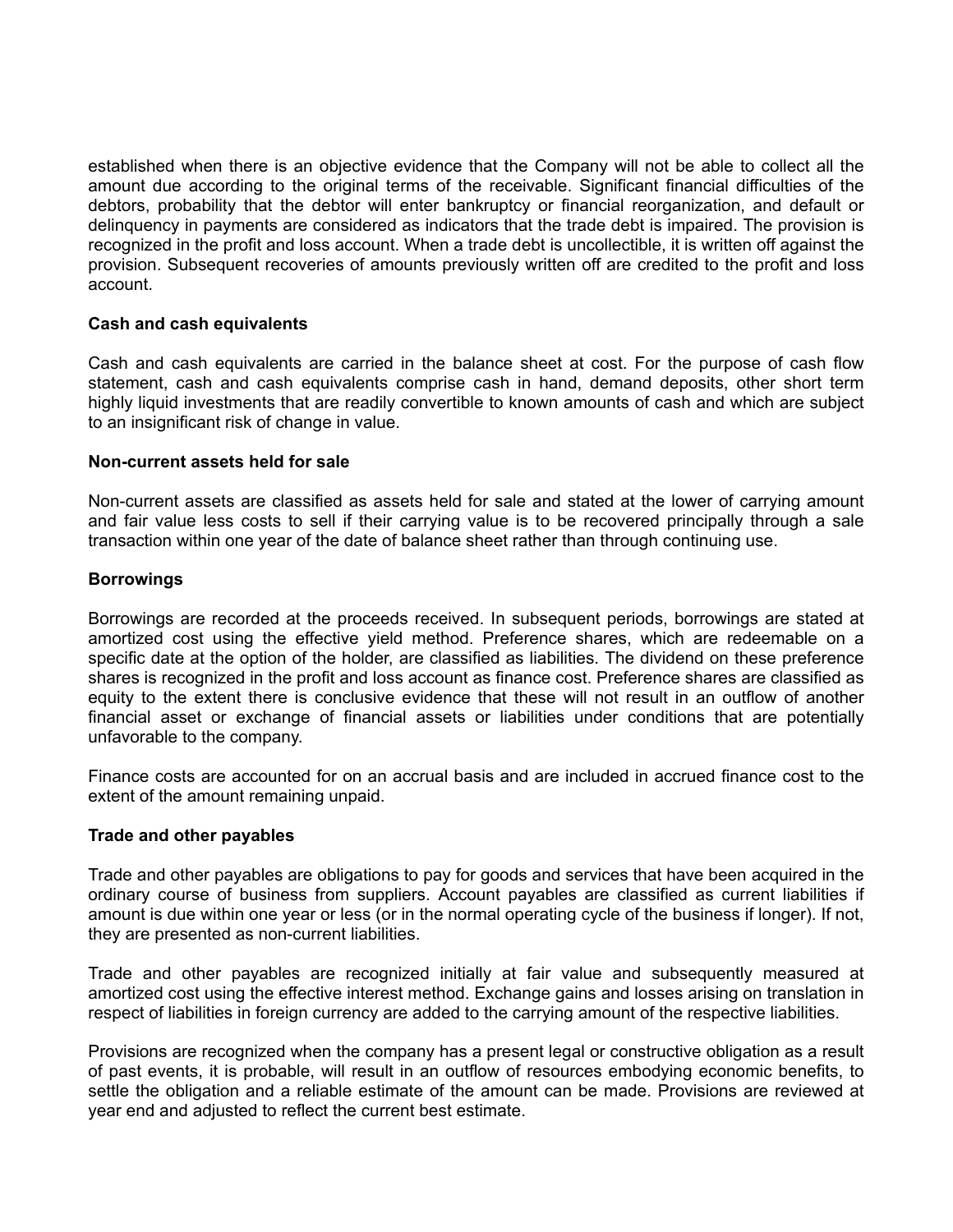## **Deferred income**

Deferred income represents excess of sale proceeds in relation to the carrying amount of the asset acquired under sale and lease back arrangement. Deferred income is amortized on a straight line basis over the period of lease term.

#### **Derivative financial instruments**

These are initially recorded at cost on the date a derivative contract is entered into and are remeasured to fair value at subsequent reporting dates. The method of recognizing the resulting gain or loss depends on whether the derivative is designated as a hedging instrument, and if so, the nature of the item being hedged. The Company designates certain derivatives as cash flow hedges.

The Company documents at the inception of the transaction the relationship between the hedging instruments and hedged items, as well as its risk management objective and strategy for undertaking various hedge transactions. The Company also documents its assessment, both at hedge inception and on an ongoing basis, of whether the derivatives that are used in hedging transactions are highly effective in offsetting changes in cash flow of hedged items.

The effective portion of changes in the fair value of derivatives that are designated and qualify as cash flow hedges is recognized in other comprehensive income. The gain or loss relating to the ineffective portion is recognized immediately in the profit and loss account within 'other operating income/expenses'.

Amounts accumulated in equity are recycled in the profit and loss account in the periods when the hedged item affects profit or loss. The gain or loss relating to the effective portion of interest rate swaps hedging variable rate borrowings is recognized in the profit and loss account within 'finance costs'. The gain or loss relating to the ineffective portion is recognized in the profit and loss account within 'other operating income/expenses'.

#### **Foreign currency transactions and translation**

#### *Functional and presentation currency*

Items included in the financial statements of the Company are measured using the currency of the primary economic environment in which the Company operates (the functional currency). The financial statements are presented in Pak Rupees, which is the Company's functional and presentation currency.

#### *Transactions and balances*

All monetary assets and liabilities in foreign currencies are translated into Pak Rupees using the exchange rate at the balance sheet date. Exchange gains and losses resulting from the settlement of such transactions and from the translations at the year end exchange rates of monetary assets and liabilities denominated in foreign currencies are recognized in profit and loss account. Non-monetary assets and liabilities denominated in foreign currency that are measured in terms of historical cost are translated using the exchange rates as at the dates of the initial transactions. Non-monetary assets and liabilities denominated in foreign currency that are measured at fair value are translated using the exchange rates at the date when the fair value was determined. Figures are rounded to nearest thousand.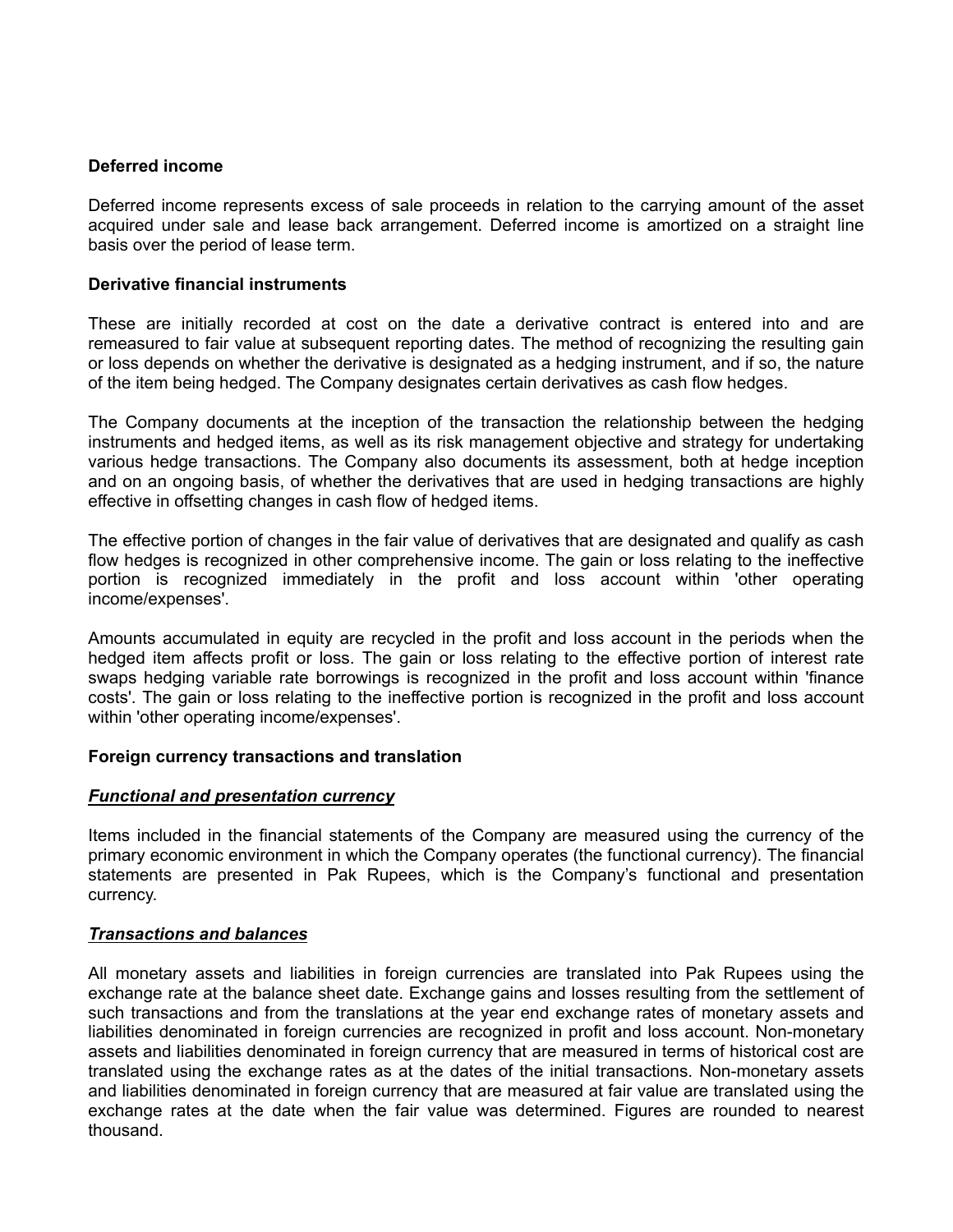#### **Borrowing costs**

General and specific borrowing costs directly attributable to the acquisition, construction or production of qualifying assets, which are assets that necessarily take a substantial period of time to get ready for their intended use or sale, are added to the cost of those assets, until such time as the assets are substantially ready for their intended use or sale. All other borrowing costs are recognized in profit and loss account in the period in which they are incurred.

## **Contingent liabilities**

A contingent liability is disclosed when:

- there is a possible obligation that arises from past events and whose existence will be confirmed only by the occurrence or non-occurrence of one or more uncertain future events not wholly within the control of the Company; or
- there is present obligation that arises from past events but it is not probable that an outflow of resources embodying economic benefits will be required to settle the obligation or the amount of the obligation cannot be measured with sufficient reliability.

## **Revenue recognition**

Revenue represents the fair value of the consideration received or receivable for goods sold, net of discounts and sales tax. Revenue is recognized when it is probable that the economic benefits associated with the transaction will flow to the Company and the amount of revenue, and the associated cost incurred, or to be incurred, can be measured reliably and there is no continuing management involvement with the goods.

- Revenue from sale of goods is recognized when the significant risk and rewards of ownership of the goods are transferred to the buyer.
- Revenue from sale of electricity is recognized on transmission of electricity.
- Dividend income and entitlement of bonus shares on equity investments are recognized as income when the right of receipt is established.
- Return on deposits is accrued on a time proportion basis by reference to the principal outstanding and the applicable rate of return.

#### **Segment reporting**

Operating segments are reported in a manner consistent with the internal reporting provided to the chief operating decision maker. The chief operating decision maker, who is responsible for allocating resources and assessing performance of the operating segments, has been identified as the Board of Directors of the Company that makes strategic decisions.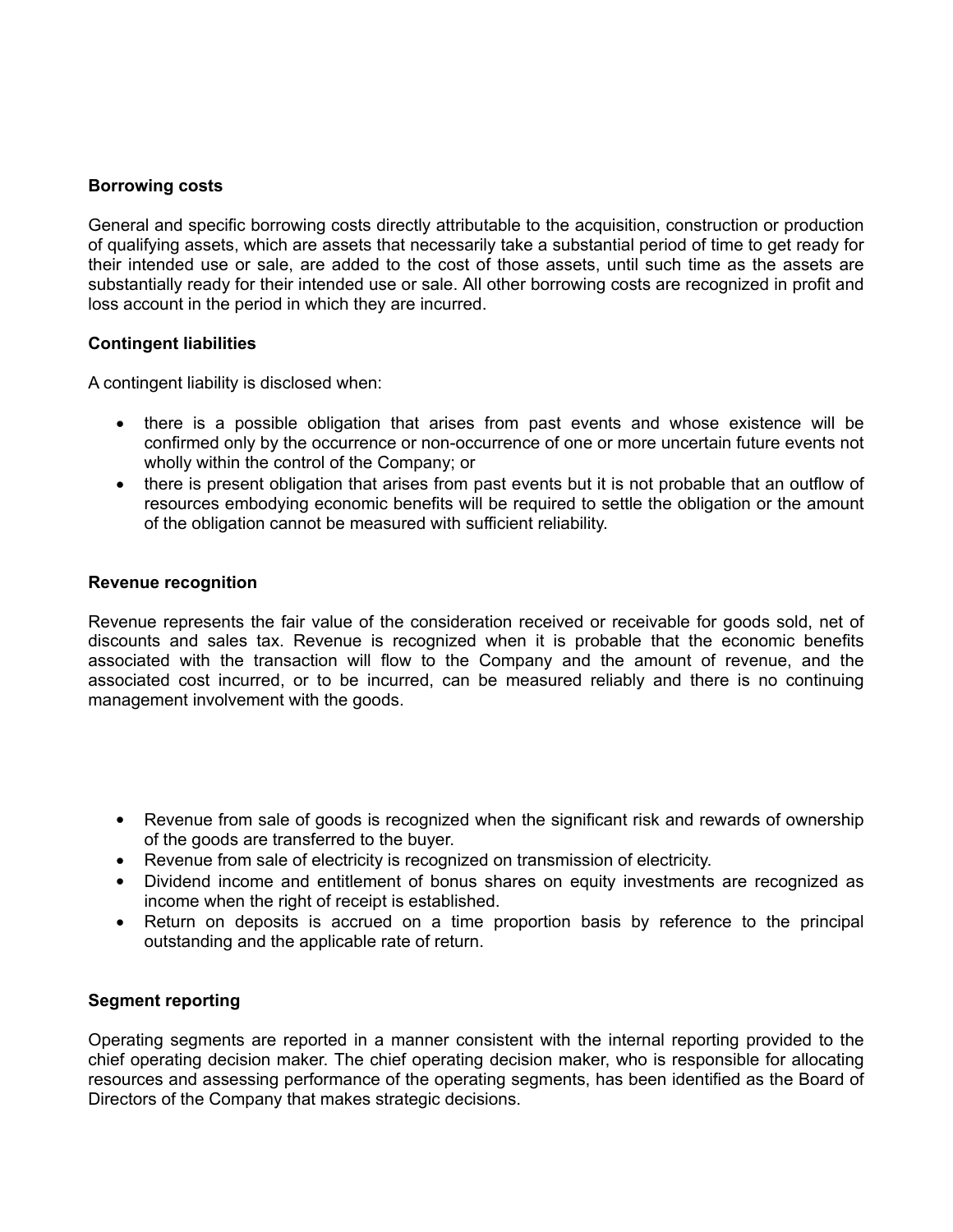#### **Dividends and appropriations to general reserve**

Dividends and appropriations to general reserves are recognized in the financial statements in the period in which these are approved.

#### **Employees' retirement benefits**

#### **Defined benefit plans**

The main feature of the schemes operated by the Company for its employees of sugar and allied divisions are as follows:

All permanent employees who are in the management cadre of the company participate in an approved funded defined benefit pension plan. In addition, there is an approved funded defined benefit gratuity scheme for all permanent employees, who are in the management cadre of the company subject to a minimum qualifying period of service according to the terms of employment. Monthly contributions are made to these funds on the basis of actuarial recommendation at the rate of 20% per annum of basic salary for pension and 8.33% per annum of basic salary for gratuity. Actuarial valuation using projected unit credit method for the schemes was carried out close of year.

Actuarial gains and losses rising from experience adjustments and changes in actuarial assumptions are charged to equity through other comprehensive income in the year in which they arise. Past service costs are recognized immediately in the profit and loss account. When actuarial valuation results in a potential asset for the Company, the recognized asset is limited to the present value of economic benefits available in the form of refunds from the plan or reductions in future contributions to the plan.

#### **Defined contribution plan**

There is an approved defined contribution provident fund for all employees. Equal monthly contributions are made by the employer and the employee to the fund in accordance with the fund rules. Interest is payable to the fund on the balances utilized @ 7-8% per annum, which is charged to profit and loss account.

Retirement benefits are payable to staff on completion of prescribed qualifying period of service under these schemes.

#### **Standards, interpretations and amendments to published approved International Financial Reporting Standards that are not yet effective**

The Companies Act, 2017 applicable for financial year beginning on or after 01 July 2017 requires certain additional disclosures and Section 235 of the repealed Companies Ordinance, 1984 relating to treatment of surplus arising out of revaluation of assets has not been carried forward in the Companies Act, 2017. This would require change in accounting policy relating to surplus on revaluation of fixed assets to bring it in line with the requirements of IAS 16 – Property, plant and equipment.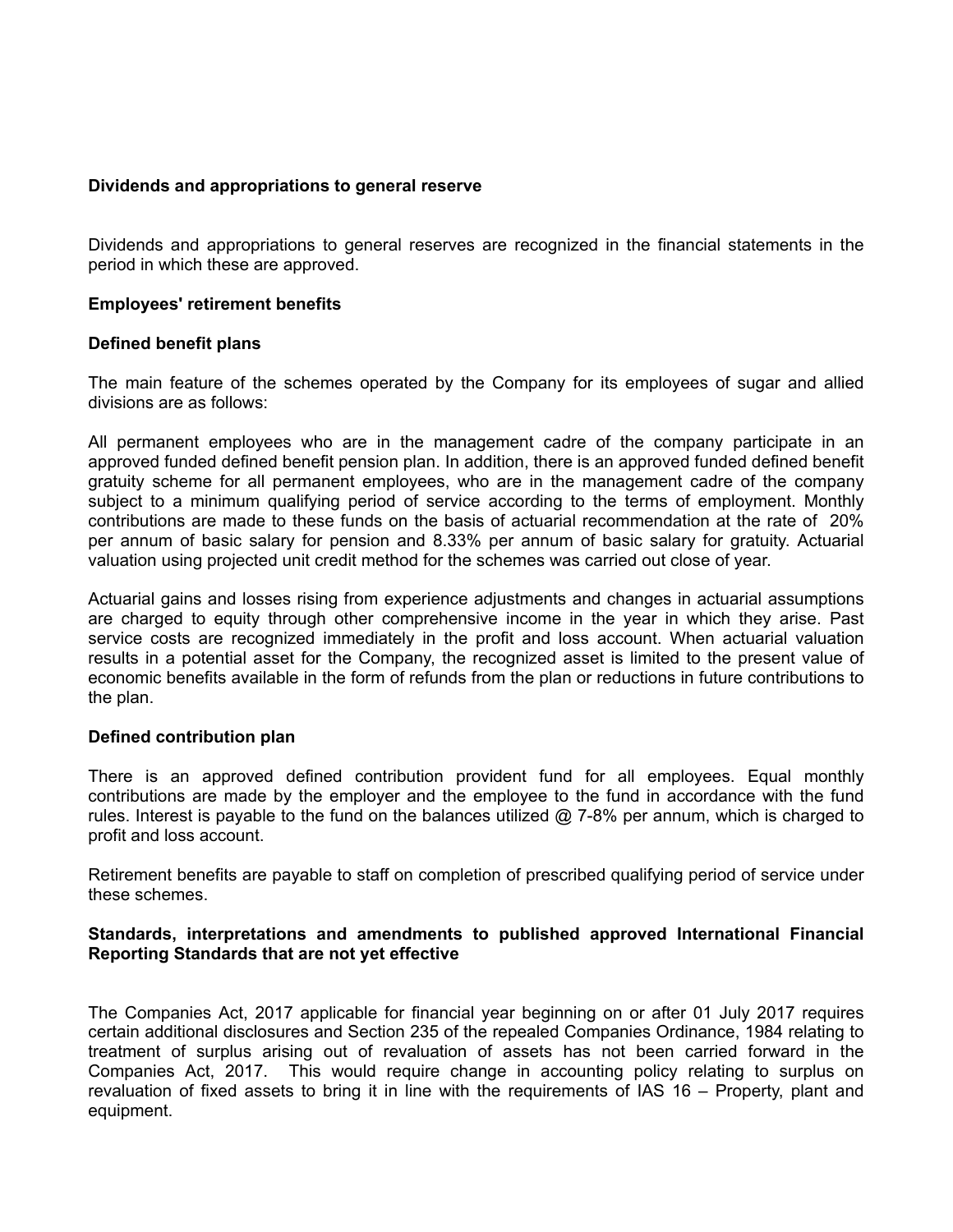The following standards, amendments and interpretations of approved accounting standards will be effective for accounting periods beginning on or after 01 July 2017:

- Amendments to IAS 12 'Income Taxes' are effective for annual periods beginning on or after 01 January 2017. The amendments clarify that the existence of a deductible temporary difference depends solely on a comparison of the carrying amount of an asset and its tax base at the end of the reporting period, and is not affected by possible future changes in the carrying amount or expected manner of recovery of the asset. The amendments further clarify that when calculating deferred tax asset in respect of insufficient taxable temporary differences, the future taxable profit excludes tax deductions resulting from the reversal of those deductible temporary differences.
- Amendments to IAS 7 'Statement of Cash Flows' are part of IASB's broader disclosure initiative and are effective for annual periods beginning on or after 01 January 2017. The amendments require disclosures that enable users of financial statements to evaluate changes in liabilities arising from financing activities, including both changes arising from cash flow and non-cash changes.
- Amendments to IFRS 2 Share-based Payment clarify the accounting for certain types of arrangements and are effective for annual periods beginning on or after 01 January 2018. The amendments cover three accounting areas (a) measurement of cash-settled share-based payments; (b) classification of share-based payments settled net of tax withholdings; and (c) accounting for a modification of a share-based payment from cash-settled to equity-settled. The new requirements could affect the classification and/or measurement of these arrangements and potentially the timing and amount of expense recognized for new and outstanding awards.
- Transfers of Investment Property (Amendments to IAS 40 'Investment Property' -effective for annual periods beginning on or after 01 January 2018) clarifies that an entity shall transfer a property to, or from, investment property when, and only when there is a change in use. A change in use occurs when the property meets, or ceases to meet, the definition of investment property and there is evidence of the change in use. In isolation, a change in management's intentions for the use of a property does not provide evidence of a change in use.

Annual improvements to IFRS standards 2014-2016 cycle (amendments are effective for annual periods beginning on or after 01 January 2017). The new cycle of improvements contain amendments to the following standards:

- Amendments to IFRS 12 'Disclosure of Interests in Other Entities' (effective for annual periods beginning on or after 01 January 2017) clarify that the requirements of IFRS 12 apply to an entity's interests that are classified as held for sale or discontinued operations in accordance with IFRS 5 – 'Non-current Assets Held for Sale and Discontinued Operations'.
- Amendments to IAS 28 'Investments in Associates and Joint Ventures' (effective for annual periods beginning on or after 01 January 2018) clarifies that a venture capital organization and other similar entities may elect to measure investments in associates and joint ventures at fair value through profit or loss, for each associate or joint venture separately at the time of initial recognition of investment. Furthermore, similar election is available to non-investment entity that has an interest in an associate or joint venture that is an investment entity, when applying the equity method, to retain the fair value measurement applied by that investment entity associate or joint venture to the investment entity associate's or joint venture's interests in subsidiaries. This election is made separately for each investment entity associate or joint venture.